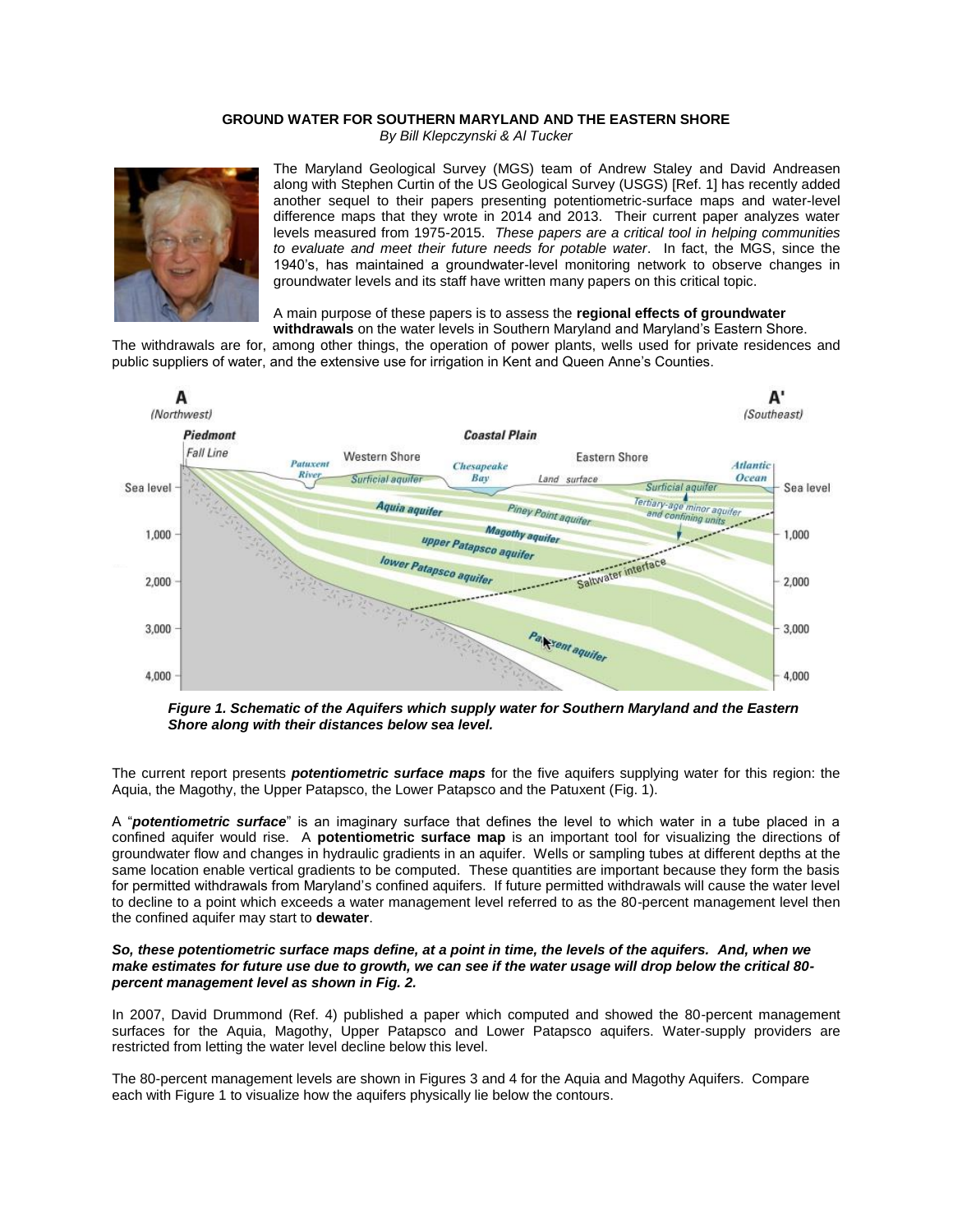

*Figure 2. Schematic visualizing the 80% management level. From Ref. 4, page 91.*



 *Figure 3 – Aquia Aquifer 80% contour levels. Figure 4 – Magothy Aquifer 80% contour levels.*

In their current paper, the authors summarize the current water level differences in the 5 main aquifers for southern Maryland and its eastern shore as shown in Table 1.:

|                            | <b>Aguifer</b>                                                   | water level in level                                        | Deepest Difference Since                                  |                                      |
|----------------------------|------------------------------------------------------------------|-------------------------------------------------------------|-----------------------------------------------------------|--------------------------------------|
| 1)<br>2)<br>3)<br>4)<br>5) | Aquia<br>Magothy<br>Upper Patapsco<br>Lower Patapsco<br>Patuxent | -164 ft<br>$-106$ ft<br>$-115$ ft<br>$-194$ ft<br>$-171$ ft | $-116$ ft<br>$-99$ ft<br>$-66$ ft<br>$-83$ ft<br>$-80$ ft | 1982<br>1975<br>1990<br>1990<br>2007 |

## **Table 1.**